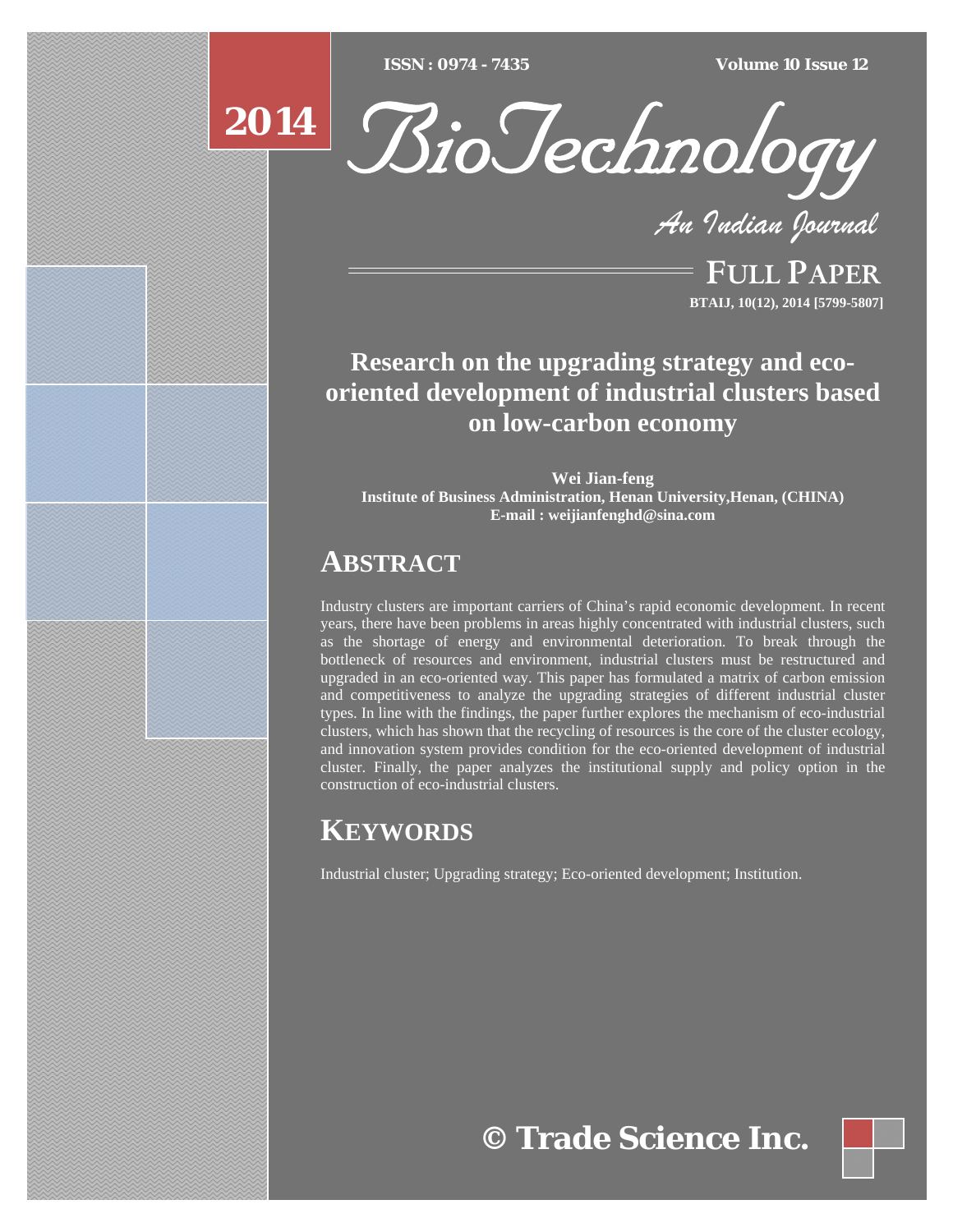#### **INTRODUCTION**

 Clusters are geographic concentrations of interconnected companies and institutions in a particular field. Clusters encompass an array of linked industries and other entities important to competition<sup>[1]</sup>. After the 1980s, industrial clusters have been developed rapidly in China; however, in recent years, there have been issues such as the shortage of energy and environmental deterioration in areas highly concentrated with industrial clusters. To break through the bottleneck of resources and the environment and achieve sustainable development, industrial clusters must be ecologically restructured and upgraded.

 Those issues of eco-industrial clusters have been studied by many scholars. With the goal of ecological and environmental protection, Matthias Ruth and Paolo Dell 'anno have formulated the industrial circular model of American glass industry via the recycling of material and energy**[2]**. Wallner H.P emphasizes that the organizations with the characteristics of regional clusters should be concerned about their impact on the surrounding environment in the pursuit of economic development, and further points out one of the ways to achieve sustainable development of the industry is to build eco-industrial clusters**[3]**. Frank Boons discusses the eco-industrial park economics and ecological performance, and analyzes the subject and the role of industrial ecosystem**[4]**. Chunyou WU and Di WU have proposed the development model for eco-industrial clusters by exploring the ecological connotation of industrial clusters**[5]**. Some other scholars have studied the ecological innovation of industrial clusters from the low-carbon perspective**[6]**.

 Albeit the insightfulness of these researches, further exploration is need with respect to the complex nature of eco-industrial clusters. The research route and goal of this paper are specified as the following: (1) the paper classifies the industrial clusters from the low-carbon perspective and discusses their upgrading strategies; (2) since the ultimate goal of industrial cluster development is to achieve the ecologicalization of industrial cluster, the paper discusses the upgrading path and policies for ecoindustrial clusters, aimed at deepening the relevant theory and providing a reference for policy makers. As for the research method, this paper integrates the low-carbon economics theory, the ecological economics theory and the circular economy theory, and formulates a model to analyze the upgrading strategy and ecological transformation of industrial clusters. This paper is innovative in establishing a matrix of low carbonization and competitiveness for industrial clusters, analyzing the small and large circulatory system of eco-industrial cluster, and offering policy recommendations concerned with the reality of China's industrial cluster development.

## **THE CLASSIFICATION OF INDUSTRIAL CLUSTERS AND THEIR UPGRADING STRATEGY BASED ON LOW CARBONIZATION**

 In a background that low-carbon economy has become the major trend, the upgrading goal of Chinese industrial clusters is not just to create new competitive advantages, but also to pay more attention to low carbonization and ecologicalization. Therefore, the classification of industrial clusters needs to be conducted in line with this dual goal.

 The matrix established for the classification of industrial clusters consists of two parameters in judging cluster types, namely carbon emissions and competitiveness. The parameter of carbon emission is divided into high and low levels, and the parameter of competitiveness into strong and weak levels. Accordingly, there are four industrial clusters types that have different characteristics and require different strategies. Industrial cluster types are shown in Figure 1.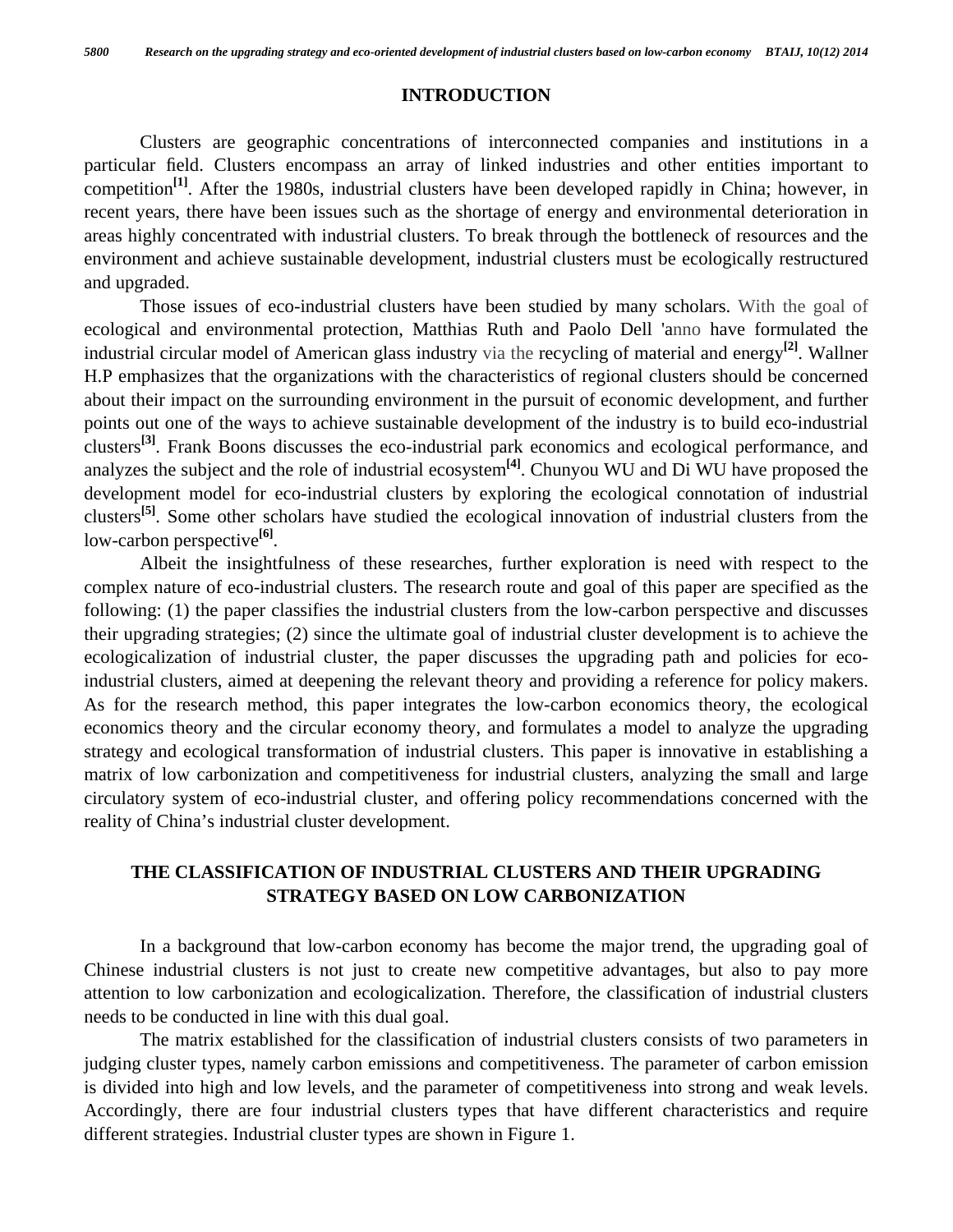

**Figure 1 : Matrix of carbon emission and competitiveness for industrial clusters** 

#### **Clusters to be obsoleted**

 The industrial clusters with high carbon emission and weak competitiveness are the targets to be obsoleted in the process of strategic transformation. The prospect of such clusters is dim, for they have to either withdraw from the current area to enter new industries, or to completely change the mode of production. The upgrading of industrial clusters is an ongoing process of eliminating backward production capacity and method that are typically of high energy consumption, heavy pollution, less productivity, and low efficiency. Apart from their low contribution to economic, the low-carbon transformation of these clusters is difficult and costly; therefore, they should be directly taken out of the way. In the process of industrial upgrading, this elimination approach produces an instant effect in curbing the growth rate of carbon emissions and pollutants; hence it is an indispensable step in industrial cluster upgrading and the strategic transformation of the relevant enterprises. Obviously, this approach of direct elimination will give rise to the formation of large sunk costs, but this is the necessary cost of economic adjustment. From the cluster level, the capital, labor and land resources slugged in backward production capacity can be re-configured to make room for the development of efficient industry; from the enterprise level, the strategic transformation and the elimination of backward production capacity can break the bonds that confine the production mode, which is helpful in propelling the early regeneration of the enterprises.

#### **Clusters to be transformed**

 The industrial clusters with high carbon emission but weak competitiveness are the targets to be restructured in the process of strategic transformation, whose upgrading strategies are energy-saving oriented and aimed at reducing carbon emissions so as to finally transform into eco-clusters. One is to promote the utilization of energy-saving technologies to significantly reduce energy consumption, such as energy-efficient furnace technology, energy-saving technology in the buildings, large-scale integrated energy-saving technology, and energy-saving technology via monitoring, control, and diagnostics. The use of energy-saving technologies does not involve massive equipment upgrade; hence it is costefficient. The second one is to improve equipment and business process of the enterprise by replacing the inefficient equipment with energy-efficient type, replacing traditional equipment with advanced type, improving conversion rates and reducing energy consumption per unit of product, so as to achieve the energy efficiency and productivity gain on the basis of energy consumption reduction. The third one is to promote the use of clean energy and the recycling of emissions. Traditionally, the competitive advantages of industrial clusters in China come from the lower cost of products. Under the resource constraints, this kind of advantages is difficult to sustain in certain clusters. Therefore, the upgrading strategies of resource-dependent clusters need to take into account two aspects: one is the efficient use of energy and the minimized consumption of resources; the other is to raise the clusters into higher level of the value chain by upgrading product, technique and technology, or implementing strategic restructuring.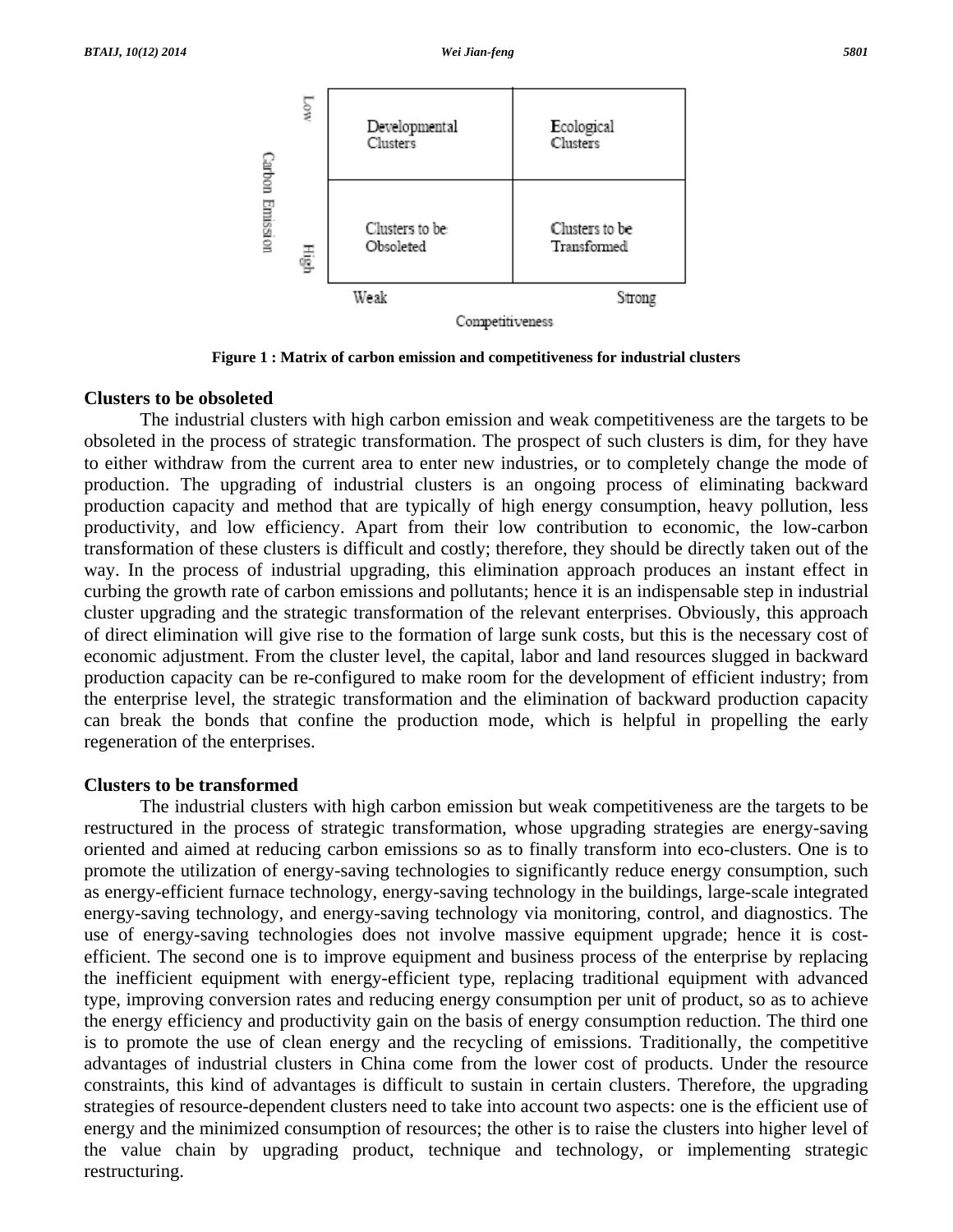#### **Developmental clusters**

 The industrial clusters with low carbon emission but weak competitiveness are classified as the developmental clusters whose upgrading strategy is to sharpen the competitive edge while maintaining low carbon emission. If they are in declining industries, however, it is necessary to implement the transformation strategy. There are a variety of upgrading routes to enhance the competitiveness. Firstly, the industrial chain and value chain need to extend to higher level with more value added, thereby enhancing competitiveness. Secondly, the innovative mechanisms to enhance the competitiveness of the cluster can be constructed through cooperation, including intra-enterprise cooperation, inter-enterprise cooperation and that with external partners or universities. Thirdly, we can optimize the organizational structure of the cluster by strengthening the division of labor, for instance, enterprises of different scales can achieve a reasonable division of labor in the production, so as to form a good collaborative relationship and improve the overall competitive advantage of the industrial clusters.

#### **Ecological clusters**

 The industrial clusters with low carbon emission and strong competitiveness are classified as the ecological clusters. With both economic and ecological benefits, such a type is the developmental orientation of industrial clusters. With respect to this fact, the following section of the paper is devoted to illustrate their operating model.

#### **THE OPERATING MODEL OF ECO-INDUSTRIAL CLUSTERS**

 Eco-industrial clusters are industrial clusters with low energy consumption, low emissions, but competitive advantages. Their development model is to achieve the recycling of resources and the establishment of eco-system within the clusters. The main goal of such a model is the pursuit of comprehensive benefits that integrates the economic, ecological and social benefits. Their core competitive advantages come from green products and services. Eco-industrial cluster is a complex system that can be subdivided into the circulatory system and innovation system, which is shown in Figure 2.



**Figure 2 : The operating model of eco-industrial clusters**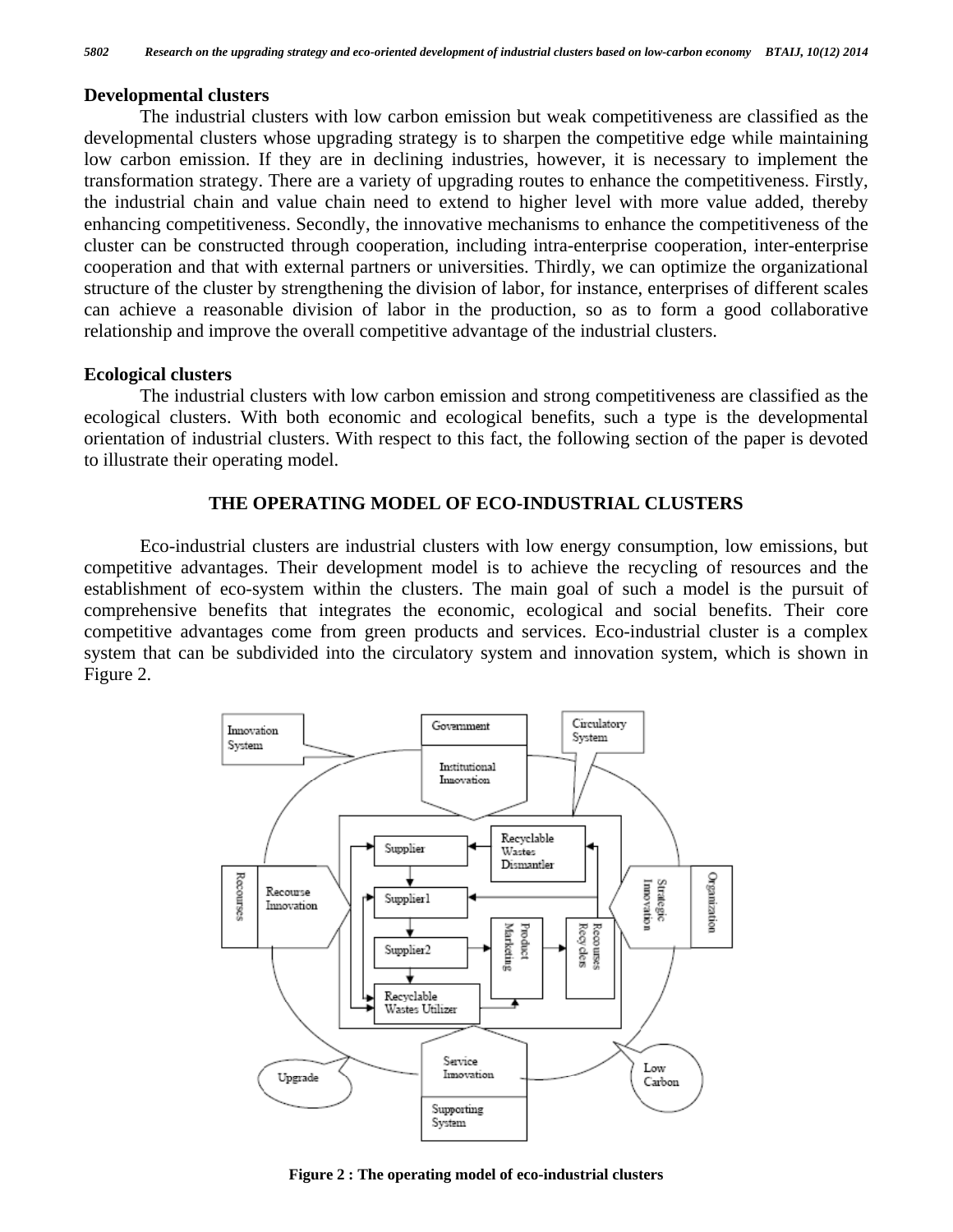## **Circulatory system**

## **Small circulatory system**

 The establishment of circular economy system is an important way to reduce emissions and pollution, whose operation is specifically realized in the circulatory industrial park. The resource utilization and material recycling are improved by combining the intra-enterprise cleaner production and inter-enterprise waste exchange within the industrial park, so that the wastes generated are minimized to maximize economic and environmental benefits**[7]**. Inside the park or cluster, the core value chain mainly consists of the supply of raw materials, intermediate products, final products, product sales, which is in linear order and fails to constitute a material recycling chain, resulting in wastes and exhaust emissions.

 To achieve material recycling, the key is to establish or bring in companies and organizations that utilize wastes or exhaust gas in the park. These enterprises can be classified into two types. One consists of the companies that use wastes or emissions as raw material or power to produce new products. To illustrate this point, we can take coking enterprises as example. Their by-products mainly include tar, crude benzene, sulfur, ammonium sulfate, and gas, which can be produced by lengthening the chain of coking enterprises or by specialized production enterprises. Part of the by-products accesses to external markets in the form of final product, the rest of them are used in the park as the raw materials and intermediate goods. The other one consists of enterprises that make sewage and waste gas clean and utilizable via further processing so as to make them circulate in the park again and even access to external markets. Because the main products and some derivatives need to finally access to markets outside the cluster, this circulatory system is regarded as small or incomplete circulatory system.

### **Large circulatory system**

 The complete ecosystems are the much greater circulatory system. The products will finally become scrapped after bought and used by consumers, which then re-enter the clusters through recourses recyclers, recyclable wastes dismantlers and suppliers. Accordingly, a complete processing cycle is formed not only through one cluster, but a number of interdependent and convergent industrial clusters. The recycling of iron, steel, nonferrous metals, paper and other wastes has reached a considerable scale in China; meanwhile, some relevant sections of industry chain are relatively weak, such as scrapped product recycling, dismantling, reprocessing, which are the crucial nodes in the forming of large circulatory system. Therefore, to achieve the goal of build large circulatory system, those sections of industrial chain need to develop into a number of clusters themselves that are compatible with each other and operated interdependently. The small and large circulatory systems are inseparable, only in this way the material and energy can be recycled and utilized at multi-level. For example, there is a non-ferrous metal industrial cluster in Dazhou of Changge in Henan Province that reprocesses metallic scraps to make them reusable. The cluster has a yearly capacity of reprocessing metallic scraps about 2 million tons, and producing reusable metal 1.6 million tons; thus it constitute the key link in the large circulatory system of non-ferrous metals. This centralized processing has obvious economic advantages over decentralized processing, but the cluster itself still has ecological problems. In accordance with the goal of maximizing resource consumption while minimizing pollution, the local government has transformed the cluster into circular economy industrial park within which the new recycling model is constructed for the processing of waste gas, waste water, and industrial residue; hence a small circulatory system is built within the key node of the large one.

## **Innovation system**

 Innovative system is at the top of industrial ecology restructuring, which can either indirectly affect industrial system through innovation support system or directly act on the core of the industrial chain. Based on innovation system, the ecological restructuring of industrial clusters is a restructuring not only of the material production process, but also of the ways of creating and adding value**[8]**.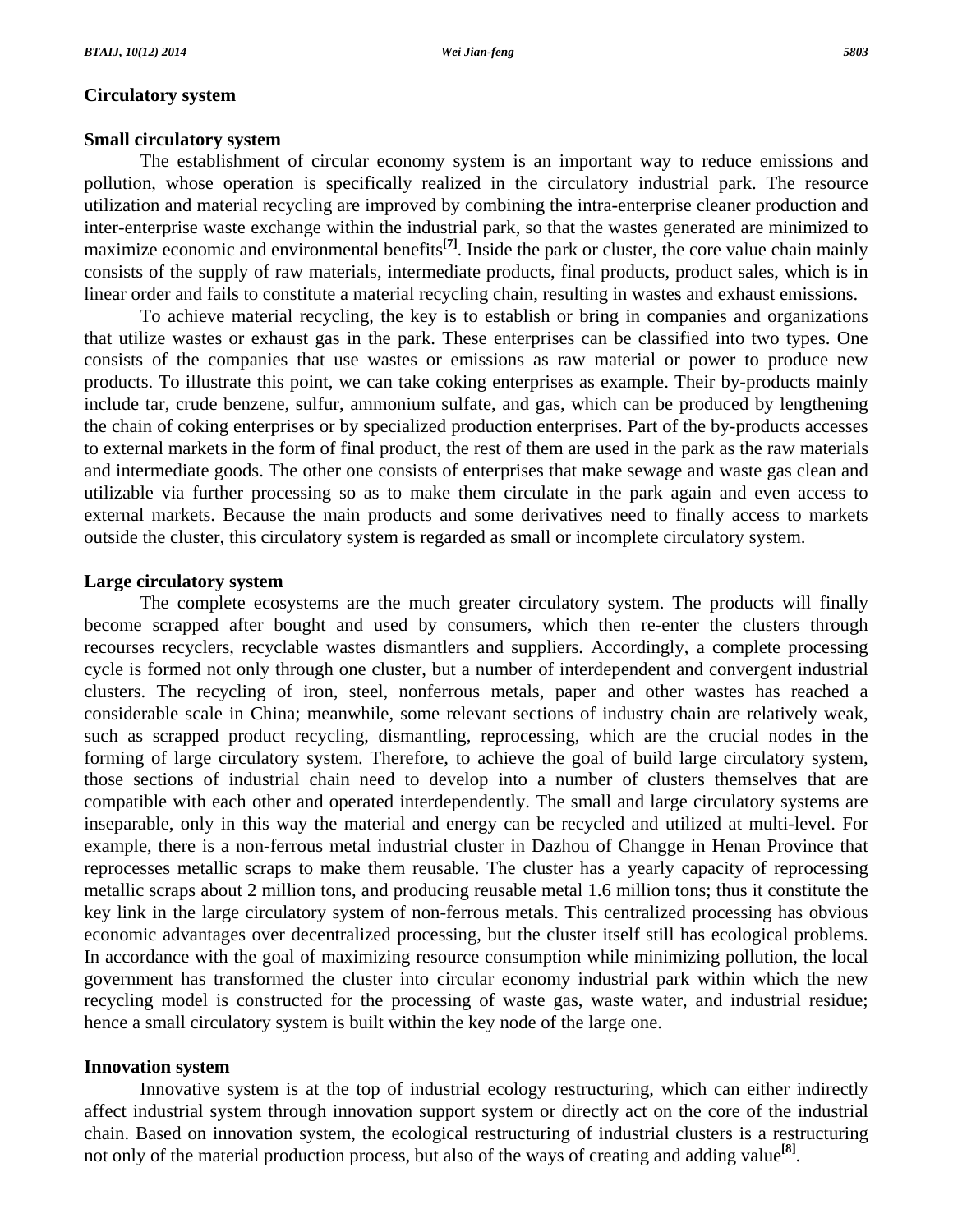#### **Resource innovation**

 Industrial cluster resources include physical resources, human resources, financial resources and knowledge resources. In the construction of eco-industrial clusters, there are many activities of resources innovation and application innovation involved. Material resources are the basis for innovation, including the production and use of low-carbon materials, equipment, clean energy, and the improvement of low-carbon infrastructure. Human resources and knowledge resources are the core elements. Through R & D investment and human resource development, technological innovation can be achieved to reform the existing industries with low-carbon technology. In addition, the rational allocation of resources for innovation in different sectors can ensure continued innovation and the effectiveness of innovation activities.

#### **Supporting system and service innovation**

 Industrial cluster support system or service system is an integrated system, which includes technical service platform, financing guarantee platform, information service platform, and marketing platform. The construction of eco-industrial clusters needs to solve two key problems. One is the construction of diversified information service system which plays an essential role to promote the comprehensive utilization of industrial cluster information whereby using technological innovation to speed up industrial upgrading and build industrial ecology cycle. Second is the innovation of financial instruments to accelerate the low-carbon transformation of clusters by strengthening credit support for energy-saving projects, implementing carbon credits, and establishing low-carbon fund system for carbon neutral, etc.

#### **Organizational and strategic innovation**

 Most of traditional industry clusters are typically developed with heavy investments and at the cost of high consumptions and emissions, resulting in huge waste of resources and serious pollution to the environment. Consequently, their competitive advantages are of great difficulty to sustain. The organization of industrial cluster is in the process of evolvement; hence to achieve sustainable and ecooriented development, the strategic innovation is necessary to achieve intensive mode of economic growth instead of extensive mode. The enterprises in the clusters must find their way to restructure at the level of strategic objectives, the mode of business operation, production, technology utilization, in order to lay the foundation for the construction of eco-industrial cluster.

#### **Government and institutional innovation**

 Government plays a vital role in in the construction of eco-industrial cluster, with respect to institutional supply and the creation of favorable environment for innovation.

#### **INSTITUTION AND GOVERNMENT**

 The construction of eco-industrial clusters needs the corresponding institutional insurance including legal system, economic incentives and compensation system in accordance with the management and coordination from the government. The institutional system of eco-industrial cluster is shown in Figure 3.

#### **Law and policy**

 The construction of ecological industrial clusters needs to improve the relevant legal system, legally clarify the responsibilities and obligations of each enterprise, thus forming a strong constraint on their behavior. One is to integrate the constraint function of the legal system and the incentive function of the market mechanism. Except for optimizing the regulations for existing resources consumption, cleaner production, pollution control and ecological protection, we need to clarify the property rights regimes, implement carbon trading, improve property rights transfer system and technical property ownership system for low-carbon technologies. The second is to establish and strictly implement the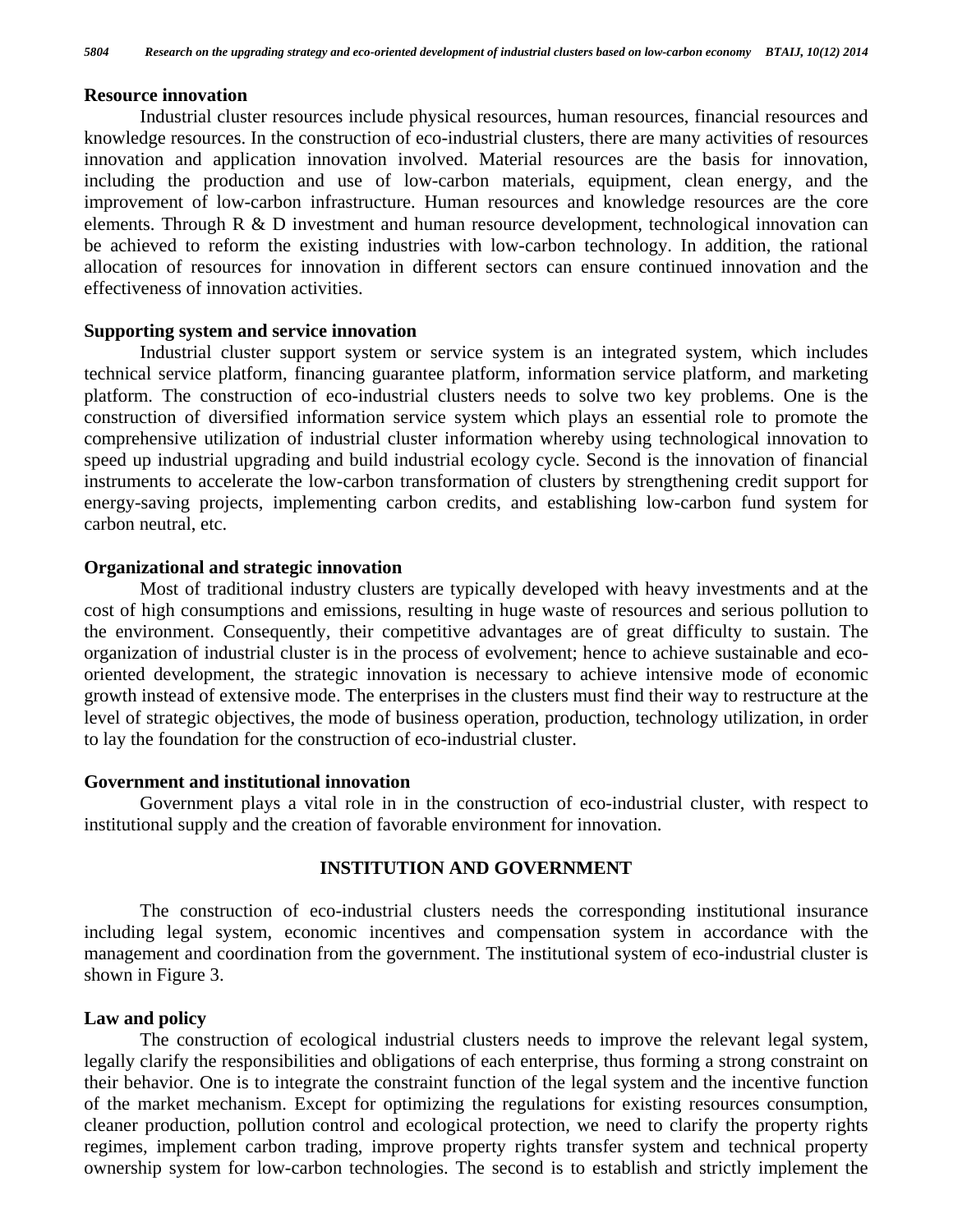low-carbon standard over the whole range of industrial chain related to eco-industrial clusters, covering the sectors of research and design, raw materials supply and production, packaging, transportation, selling and after-sales service. The establishment of standards is an important part of the legal system construction. The third is to strengthen the legal constraint on the environmental behavior of the enterprises. Not infrequently, due to the external costs cannot be internalized, the innovation and application of low-carbon technology is lack of intrinsic motivation. Especially for the elimination of backward production capacity, which is not exactly an intra-enterprise problem, if there is no adequate government regulations and other external pressures, enterprises tend to be reluctant in taking actions. The severer the environmental pollution penalties for enterprises, the higher the probability they take measures to control pollution<sup>[9]</sup>. Therefore, the establishment of regulations should integrate the incentive measures and penalties. In addition, the government, especially at the local level, should make eco-industrial policy; the establishment of ecological environment supervision laws and regulations for local industrial clusters can accelerate the pace of their transformation into eco-industrial clusters.



**Figure 3 : Institutional system model of eco-industrial cluster** 

### **Incentives and compensations**

 Incentives constitute an important factor for both institutional improvement and regional innovation system. Firstly, the government should increase the supply of facilities for eco-supporting public service, especially the establishment of offline or online trading platforms for the utilization of waste material. The construction of ecological information network system is also of great importance to save enterprise cost, which includes environmental information database, technical information database, information database about enterprise wastes, wastes processing and exchanging platforms, consulting and service platform.

 Secondly, green taxation policy has leverage effect for the eco-oriented development of industrial clusters through financial discount, pre-tax repayment, and technological innovation funding. Meanwhile, the rate and scope of resource tax should be increased, especially for resources such as water, land, forest, and mineral. New environmental taxes need to be introduced, such as taxes on atmospheric pollution, water pollution, pollution sources, noise, and eco-compensation**[10]**.

 Thirdly, we need to establish green credit policy and green financing policy to guide more credit funds and social capital flowing to energy saving enterprises and clusters.

 Fourthly, we need to establish ecological compensation fund system and green procurement system. The enterprises or clusters that specialized in processing waste or scrapped products can receive ecological subsidies. The government shall give priority to purchase products with a green logo thus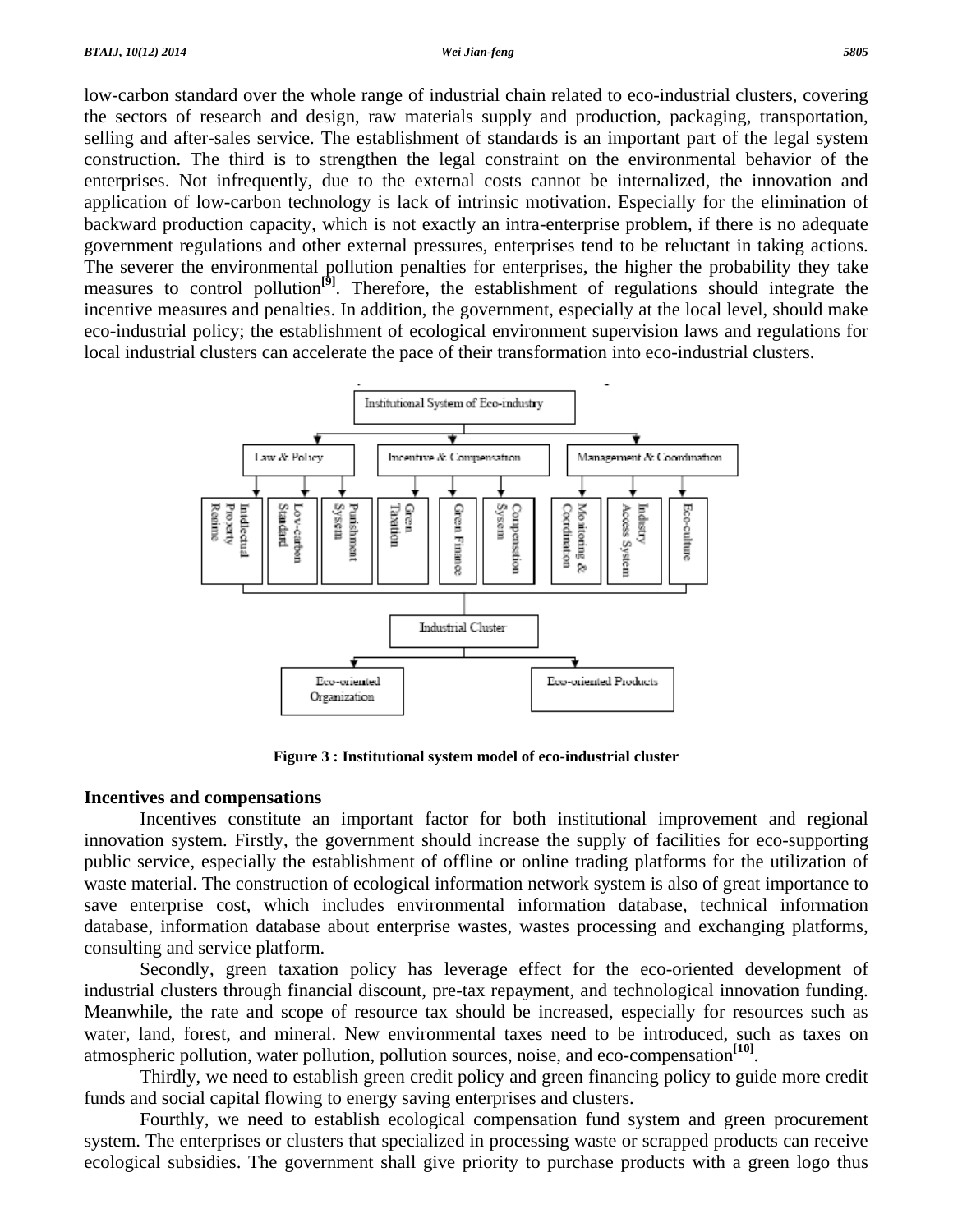encouraging clean production. For the implementation of these incentives and compensation mechanisms, an effective contract management system is required; therefore, the enterprises can obtain relevant profits and subsidies only under the condition that they highly cooperate with industry cluster management committee.

#### **Management and coordination**

 Firstly, it is needed to improve the green management system and strengthen environmental supervision. Government can strengthen the monitoring and evaluation of circulatory system within the enterprises or clusters by using environmental management tools, such as cleaner production audit, environmental management system, the ecological design of the products, life cycle assessment. While strengthening the planning guidance function and management function of the government, we need to make more effort to improve government services, streamline planning and management system, simplify the administrative examination and approval system. The government should integrate resources, innovate supportive means, and organically combines eco-oriented industrial upgrading with the restructuring and reorganization of enterprises, so as to enhance the vitality and competitiveness of enterprises.

 Secondly, it is needed to select low-carbon technologies scientifically. The key link between the current and future development of industrial cluster is the low-carbon technology selected under the guidance of government. In accordance with the principal of maximizing the co-development between low carbonization and enterprise benefits, those low-carbon technologies with higher maturity should be the primary options, with the leading enterprises as explorers in finding the way to maximally streamline the whole range of industry chain by virtue of using new technology, so as to form a network of platetype industrial clusters**[11]**.

 Thirdly, the government needs to establish industry access system in the construction of ecoindustrial cluster, which filters the forbidden projects and industries and gives priority to the waste recycling enterprises and those with high eco-industrial relevance, good growth prospect, low pollution, and low energy consumption.

 Fourth, environmental management should combine the governance both from the government and non-government organizations to form a diversified but integrated network**[12]**. The cooperation between enterprises, universities, research institutes, financial intermediaries, and industry associations constitutes the vital link in achieving ecological technology innovation and organizational innovation. The difficulty, however, lies in coordinated action where the government is required to play the role of coordination and promotion.

 Fifthly, it is needed to construct an ecological culture, which is an informal system and has a special role in the construction of eco-industrial clusters. The functions of ecological culture are speechified as the following. It helps to deepen the environmental protection awareness of enterprises and enhance their social responsibility, so as to meet the purpose of regulating their production and business activities. It can promote green consumption and increase public awareness of environmental protection, and enhance the public sense of participation in the construction of eco-industrial cluster thus playing a supervisory role in society. Ecological culture needs to be jointly promoted by the government, intermediary agencies and mass media.

## **CONCLUSIONS**

 In the context of low-carbon economy, industrial clusters can be divided into four categories: clusters to be obsoleted, clusters to be transformed, developmental clusters and ecological clusters. Ecoindustrial clusters are industrial clusters with low energy consumption, pollution, and emissions; hence they have competitive advantages over the traditional industrial cluster. Their development model is the realization of resources recycling and the creation of ecosystem within industrial clusters. The construction of eco-industrial clusters needs the establishment of the circulatory system and innovation